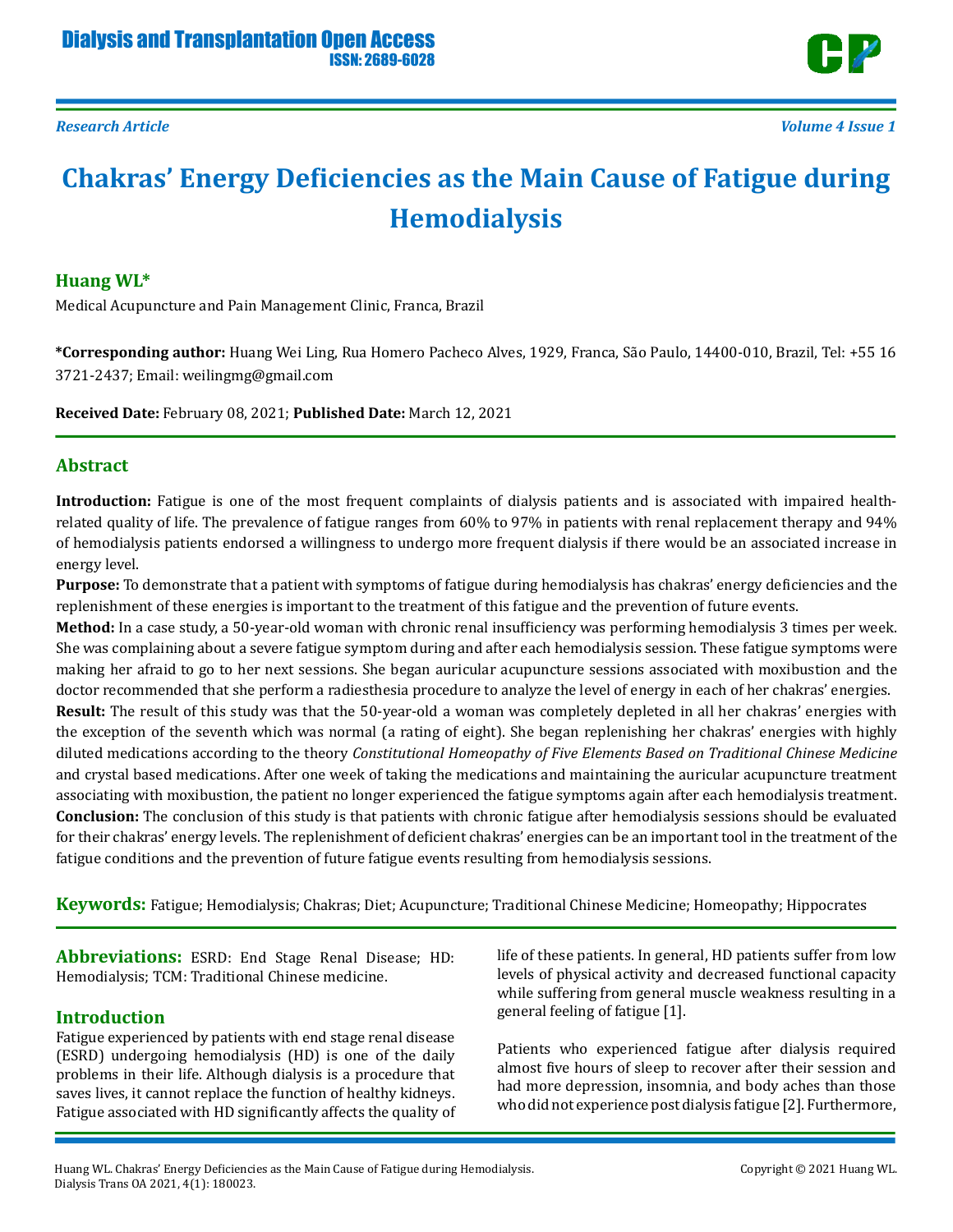patients with post dialysis fatigue experienced limitations in their functional independence and participation in social activities on the day of dialysis [3].

Post dialysis fatigue is not predicted by clinical measures such as nutrition, laboratory results, or the adequacy of dialysis. Research suggests that it may be part of a symptom complex that includes nausea, muscle cramps, and headache, which may be the result of fluid shifts that occur during hemodialysis. It is possible that post dialysis fatigue is conceptually similar to the persistent fatigue that patients experience but differs in severity and timing [4].

In this article, the author will bring to you a different point of view by following what Hippocrates said that it is important to consider other ancient medicines prior the knowledge we have in modern days. So the author will show you the causes of fatigue during hemodialysis from a traditional Chinese medicine point of view [5].

#### **Purpose**

To demonstrate that a patient with symptoms of fatigue during hemodialysis has a lack of energy in the five massive organs (Liver, Heart, Spleen, Lung and Kidney) in accordance to traditional Chinese medicine. By measuring the energies of the chakras' energy centers through the radienthesia procedure, the author will show you that it is possible to measure the energy of these five massive organs that are important for the production of *Yin, Yang, Qi* and Blood energies to maintain health. Using this tool and using Chinese dietary counseling, auricular acupuncture, moxibustion and the replenishment of these energies using homeopathic medications according to the theory *Constitutional Homeopathy of the Five Elements Based on Traditional Chinese Medicine*, it is possible to treat fatigue in patients of hemodialysis.

#### **Method**

To prepare this article, the author used an extensive review of what is found in literature concerning fatigue in patients undergoing hemodialysis treatment; using both Western and traditional Chinese medicine reasoning. She also will describe a one case study of a 50-year-old women with a history of renal insufficiency who was undergoing hemodialysis since 2015 and was experiencing extreme fatigue after every hemodialysis session.

#### **Case Study**

The 50-year-old woman patient came to the author´s clinic at the recommendation of her niece who was already the author´s patients for the treatment of anxiety. The woman

reported that every time she went to a hemodialysis session, she became very ill. There were times when she was feeling afraid to undergo hemodialysis due to the weakness she felt afterwards. Her diagnosis in traditional Chinese medicine was Kidney *Yang* deficiency, Blood deficiency and Heat retention.

The first step of treatment to address all her complaints (anxiety & fatigue) was the recommendation of Chinese dietary counseling, which includes avoiding dairy products, raw foods, sweets and cold drinks so as not to imbalance the Spleen-Pancreas Meridian, responsible for the absorption of nutrients and production of Blood. The second group of foods that she was told to avoid was coffee, soda and matte tea so as not to imbalance even more the Kidney´s energies. And the third and last group of foods that she was told to eliminate was fried foods, eggs, chocolate, honey, coconut, melted cheese and alcoholic beverages.



She was subjected to auricular acupuncture twice a week with apex ear bloodletting and the points are described in Figure 1. The author also used the moxibustion therapy in the points (CV4, CV6, CV8 and BL18 billateral) to transmit energy to these meridians, to tone the production of *Yin* and *Yang* by the Kidney energy meridian.

The patient was subjected to the radiesthesia procedure to analyze the level of the patient's chakras' energy centers. All the patient's chakras appeared very much depleted in energy, rating 1 out of 8, with the exception of the seventh chakra, that had a normal rating of eight.

The patient also received a prescription to take homeopathies and crystal based medications for a period of one year or more. The homepathies medications prescribed were: Sulphur 30CHXX-20 (single dose), Calcarea carbonica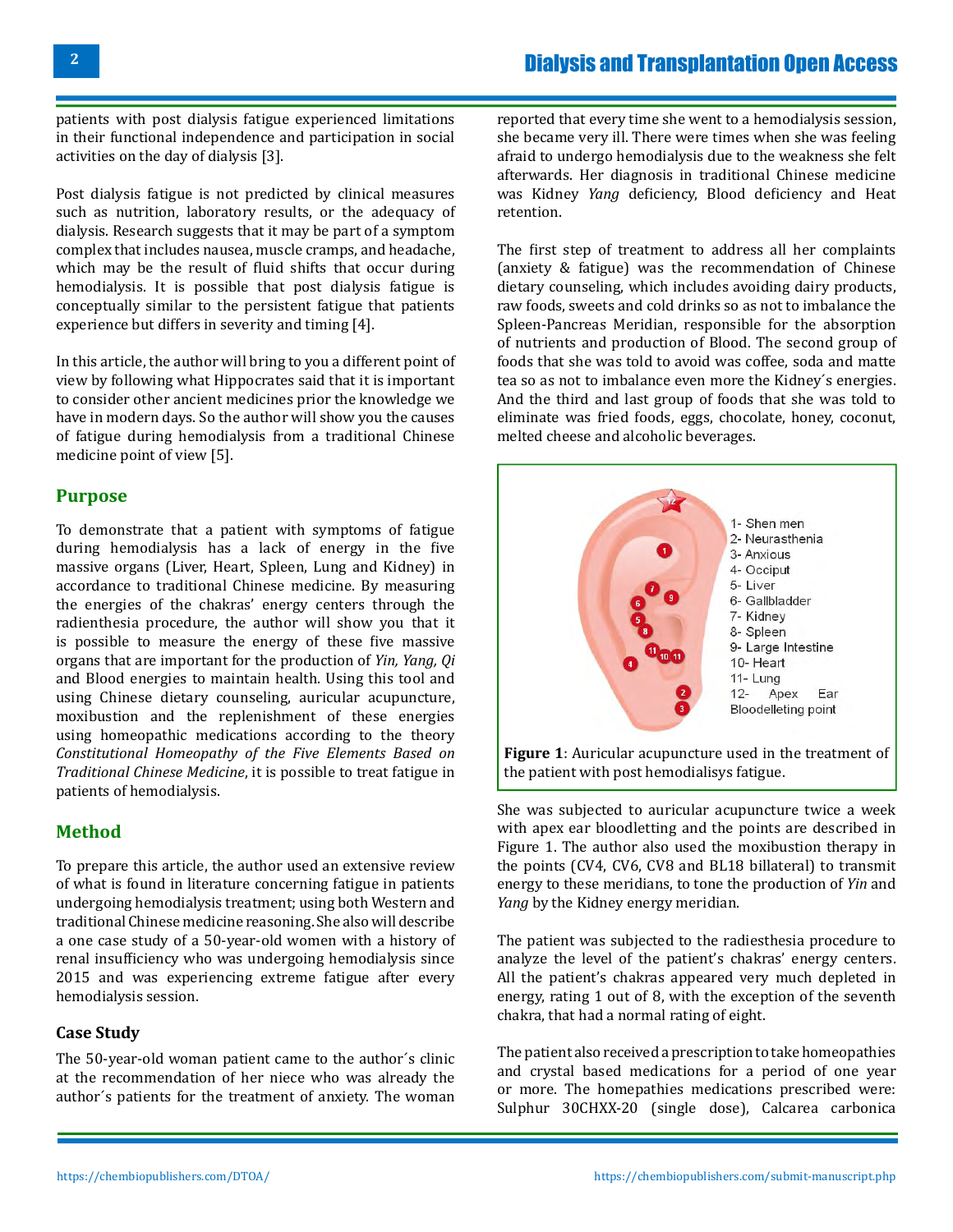30CHXX-20 (single dose), Silicea 30CHXX-20 (single dose), Natrum muriaticum 30CHXX-20 (single dose), Phosphorus 30CHXX-20. The homeopathies were prescribed to be taken at a single dose with a hiatus of one to three days between the medications, in the sequence described. After two months, a new sequence of treatment was started, with the same medications taken on the same order, but now with 200CHXX-20 instead of 30 CHXX-20. After two more months, a new sequence of treatment was started, with the same medications taken on the same order, but now with 1000CHXX-20 instead of 200CHXX-20. After two additional months, a new sequence of treatment was started, with the same medications taken on the same order, but now with 10000CHXX-20 instead of 1000CHXX-20. Finally after two more months, a new sequence of treatment was started, with the same medications taken on the same order, but now with 50000CHXX-20 instead of 10000CHXX-20.

The description of the type of crystal-based medications that were prescribed will be provided in the discussion section.

## **Results Case Study**

Since the first session of auricular acupuncture, the patient had immediate improvement by no longer having weaknesses when undergoing hemodialysis. The more she did the acupuncture sessions (and moxibustion therapy and using the medications prescribed), the better she got. She had a general improvement that was not strictly related to her kidney´s function. She had better disposition and strength to work, which she did not have when she was only on hemodialysis (without acupuncture and all the tools used in her treatment). With the COVID-19 pandemic, she stopped doing acupuncture sessions, but continues to do her hemodialysis sessions 3 times a week and is still feeling good. She said that with the treatment she received, she can go to the hemodialysis sessions without the fear fatigue anymore and without feeling sick every time she undergoes each session.

### **Discussion**

The author used to write this article, thoughts from Hippocrates, father of medicine that said, "it is far more important to consider other ancient medical traditions prior to the knowledge we have nowadays". For this reason, the author used the knowledge acquired by traditional Chinese medicine that has more than 5000 years of medicine´s history, to explain the fatigue process after a hemodialysis session [5,6].

To understand how the author used her reasoning in the treatment of the patient reported in the case study, she wants to describe the history of one specific patient that she treated in 2006 and became the cornerstone of all her treatment in a diverse pathologies and specialties [7-10].

This specific case was a 70-year-old male patient, who reported pain in the legs and had no improvement with any anti-inflammatory medication during six months of treatment. He was diagnosed with Kidney-*Yang* deficiency, according to traditional Chinese medicine (TCM). He received treatment with Chinese dietary counseling, acupuncture and auricular acupuncture associated with apex ear bloodletting [7].

With the treatment done, the pain in the legs diminished and the patient was submitted to an interview 30 days after the treatment. In this interview, the patient revealed that his eye pressure had also lowered from 40 mmHg to 17 mmHg, as his ophthalmologist confirmed. During the treatment, he had not reported that he was being treated for glaucoma for the last 40 years with no improvement of his condition. For the first time of his life, his intraocular pressure reduced to a normal level and this unusual case became the cornerstone of all the studies by the author, trying to comprehend how the treatment focused on the root of the problem could treat different diseases and symptoms simultaneously and using the same method [7-10].

After this case, the author began her study in this field as a researcher in the University of Sao Paulo, in the Ophthalmology department, in the glaucoma section, to try to comprehend the influence of the energies imbalances in the formation of diseases in the eye, specific in the manifestation of glaucoma [7-10].

The treatment done in Western medicine presently is an exclusively localized treatment and usually treats what can be seen by the naked eyes. But from the TCM point of view, the symptoms presented by the individual needs to be looked at as a whole, including the energy imbalances that is under the earth, that is not usually seen by the naked eye and also, considering the influences of the external pathogenic factors, as you can see in the Figure 2. To explain these differences, the author likes to use the metaphor of the tree to better understand and visualize the different points of view between these two medicines. The tree has a trunk with several branches. Each branch represents one medical specialty and each leaf coming out of each branch represent the symptoms and diseases treated by each specialty. The leaves and the branches are the visible part and the object of study and practice in the Western medical schools. The focus is to treat each leaf in each specialty. The treatment proposed by the author aims to treat all the tree, through the root to achieve a healthy leaf and also observing the influences of the external pathogenic factors that could also be causing the symptoms on the patient, influencing the root level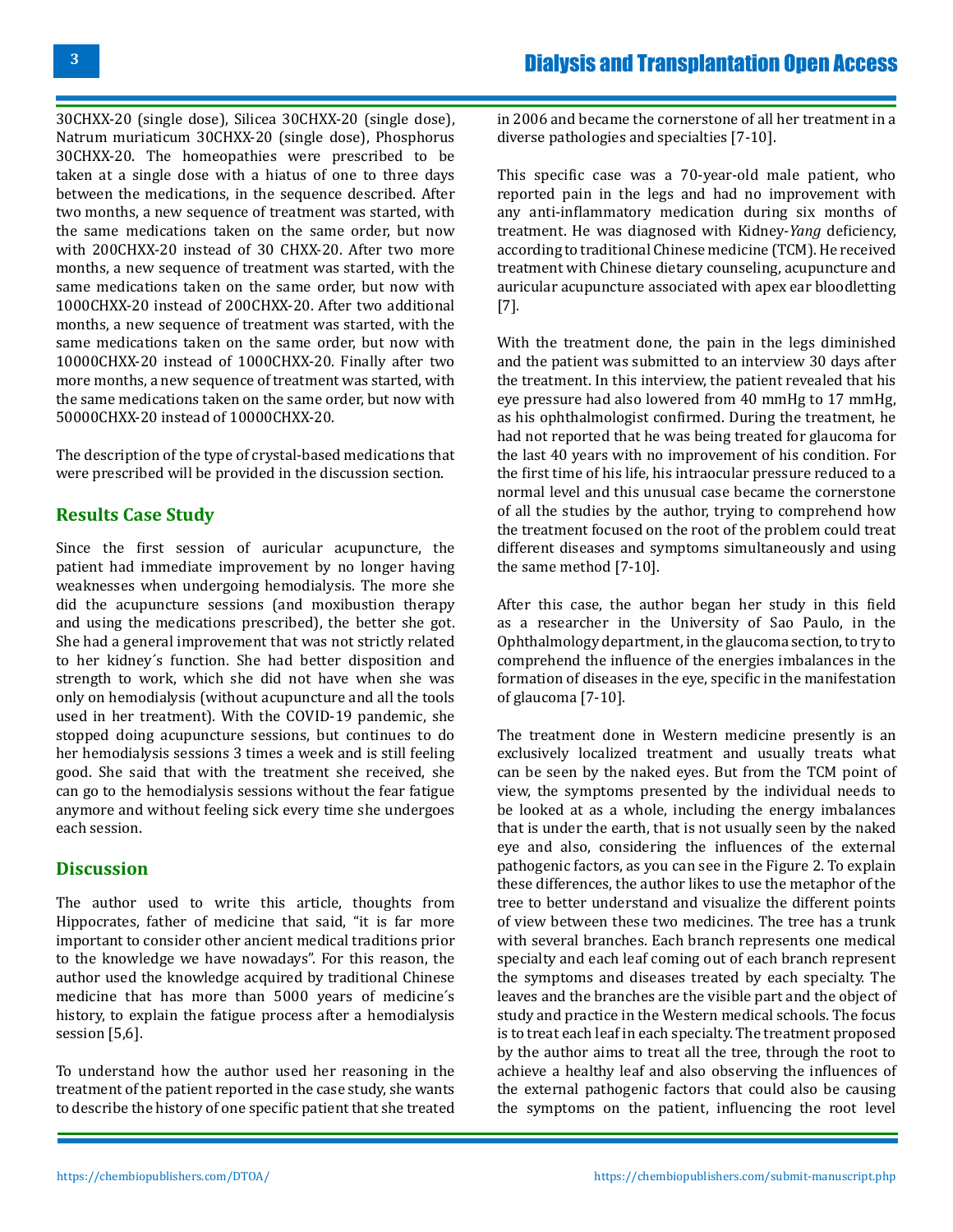or directly at the leaf level, leading to energy imbalances and manifesting as disease in the future, if not diagnosed correctly [7-12].



In the root of the tree, there are some theories that guide the TCM reasoning, the first is the *Yin* and *Yang* theories. *Yin* and *Yang* are the two opposite forces that are believed to be present in all phenomena in the world. For traditional Chinese medicine, the *Yin* and *Yang* is the first and major cornerstone to understand health, diagnosis and treatments. The main principle represented by the *Yin* and *Yang* symbol and contained in its meaning is the idea of complementary

and cyclical opposites. This idea came from the observation of different phenomena in nature such as day and night, female and male, darkness and light, right and left, etc. According to traditional Chinese medicine, *Yin* and *Yang* are composed by four aspects: 1) they are opposites, 2) they are interdependent, 3) they are mutually transformative, one always transforming into the other in a cyclical way, 4) they are mutually consuming as well, because one side is always consuming the other, aiming to increase as can be seen in the Figure 3 and 4 [7-13].





**Figure 4**: *Yin* and *Yang* balanced state on the left column and the various imbalanced state showed in the *Yin* deficiency, *Yin* excess, *Yang* deficiency and *Yang* excess.

The aim of all treatments is to achieve a balanced state between *Yin*, *Yang*, *Qi* and Blood to achieve health. In the case study described in this article, what the author did was counsel the patient to avoid the foods that could imbalance her internal energies and balance the *Yin* and *Yang* energy using correct diets according to the energy of each food. As demonstrated by the author, the patient had Kidney *Yang* deficiency, Blood deficiency and Heat retention, and all foods that could induce more Blood and *Yang* deficiency and Heat retention could induce more energies disharmony [7-12].



**Figure 5**: Production of internal Heat when there are internal energies deficiencies.

The internal Heat is an energy imbalance, generated by deficiency of one of *Yin*, *Yang*, *Qi* and Blood energies or a combination of imbalances of these four energies, as showed in Figure 5. It can also be caused by incorrect diet, such as the constant consumption of fried foods, melted cheese, eggs, chocolate, coconut, honey and alcoholic beverages [14]. The second reason for the increase production of internal Heat could be the emotional factors such as excessive anger, that is the emotion that imbalances the Liver energy leading to the increase in internal Fire [15].

The second main theory basing traditional Chinese medicine is the Five Elements Theory. The Five Elements Theory states that there are five elements present in everything in the world, including our bodies. These elements are Water, Wood, Fire, Earth and Metal. Inside our bodies, these elements will be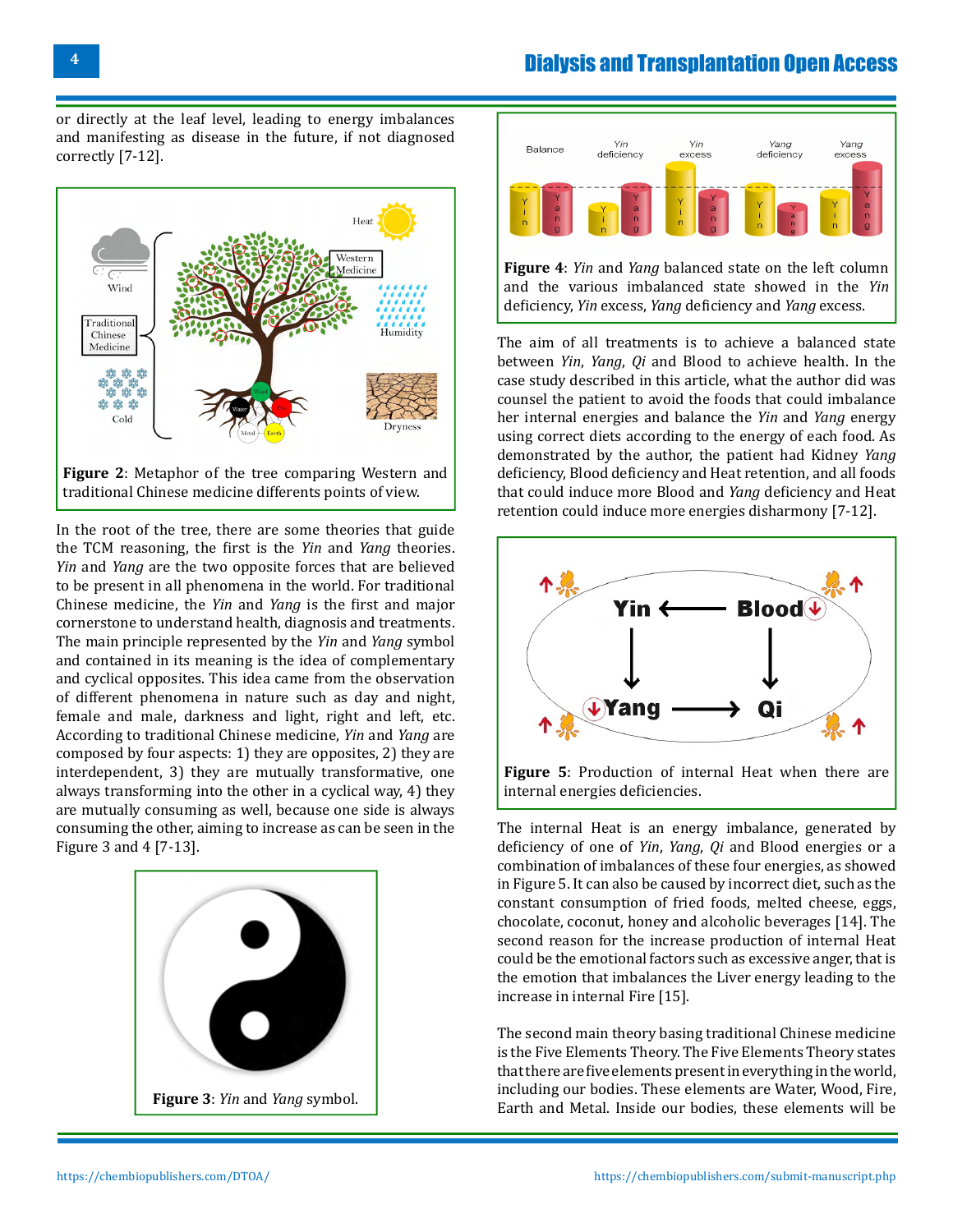represented by specific organs. These organs are considered the massive organs, and they have extremely important parts in the correct functioning of the body. The Wood element corresponds to the Liver, the Fire element corresponds to the Heart, the Earth element corresponds to the Spleen, the Metal element corresponds to the Lungs, and the Water element corresponds to the Kidney, as represented in the Figure 6 [16].



In the context of kidney diseases, traditional Chinese medicine explains that the Kidneys stores earlier heaven essence (reproductive essence) and later heaven essence (bowel and viscera essence) [17]. The Kidney stores essential *Qi* and manages the reproduction function of growth and development. The *Yin* energy provides the material foundation for human development and reproduction and the *Yang* promotes the vital function of bowel and viscera [17]. The Kidney energy brings into play important physiological functions for every stage in the human life from birth to growth, maturity, aging and death [17]. The Wood element presented in the Five Elements theory is represented by the Liver, its substance is Blood and its function is *Qi*. It assists and promotes the movement of *Qi*, Blood and fluids. It stimulates the upbearing and inhibits the mind and emotions, and it regulates the reproductive functions. The Liver functioning is of vital importance to the human body. The Liver function is the storage of Blood, regulates the amount of Blood and prevents the amount of Blood [17].

The Fire element corresponds to the Heart and governs the Blood and vessels of the entire body. It transports the nutrients and irrigates the four limbs and the hundreds of bones. It nourishes the skin, hair and interstices. It also

governs the spirit-mind. It supervises the functions of the bowels and vescera and commands the entire body [17].

The Earth element corresponds to the Spleen and it governs the upbearing of the clear and ascendant of enrichment of the Heart, Lungs, Head and Eyes. It keeps the internal organs in the permanent and fixed location. It controls Blood and contains the Blood in the channels and guards against Blood spilling outside the vessels. It is extremely important for the health performance of the vital activities in the human body [18]. The Metal element corresponds to the Lung and it is responsible for the skin. Deficiency in the Lung can lead to the deficiency in the *Qi* that protects our body against the invasion of external pathogenic factors, that are Cold, Humidity and Wind [19].

From a traditional Chinese medicine perspective, the symptoms of fatigue are induced by deficiencies in five massive organs that lead to deficient energy production of *Qi* (deficiency in the fourth-Lung and first chakra-Liver), Blood (deficiency in the fifth chakra-Spleen), *Yin* and *Yang* deficiencies (deficiency in the second chakra or Kidney), excessive physical strain (manual labor, mental labor and sexual intercourse), abnormal emotional states (elation, anger, worry, anxiety, sorrow, fear and terror) or an improper diet [7-12,14].

In TCM terms, Blood functions are to nourish and vitalize the whole body. To maintain the Blood's free flowing state another energy force must work in harmony with it and this energy is *Qi*. *Qi* is the vital energy that invigorates Blood to keep it circulating throughout the body. Blood and *Qi* have a very important relationship and are mutually dependent. *Qi* prevents Blood stagnation and Blood nourishes *Qi*, as can be seen in the Figure 7 - the relationship between *Yin*, *Yang*, *Qi* and Blood [7-12, 20].



The study of the chakras is also used in the author´s daily practice. The chakras correspond to the Five Elements within the Five Elements theory. Chakras are main points of energy concentration. There are seven main chakras present in the body and their relationship among themselves is extremely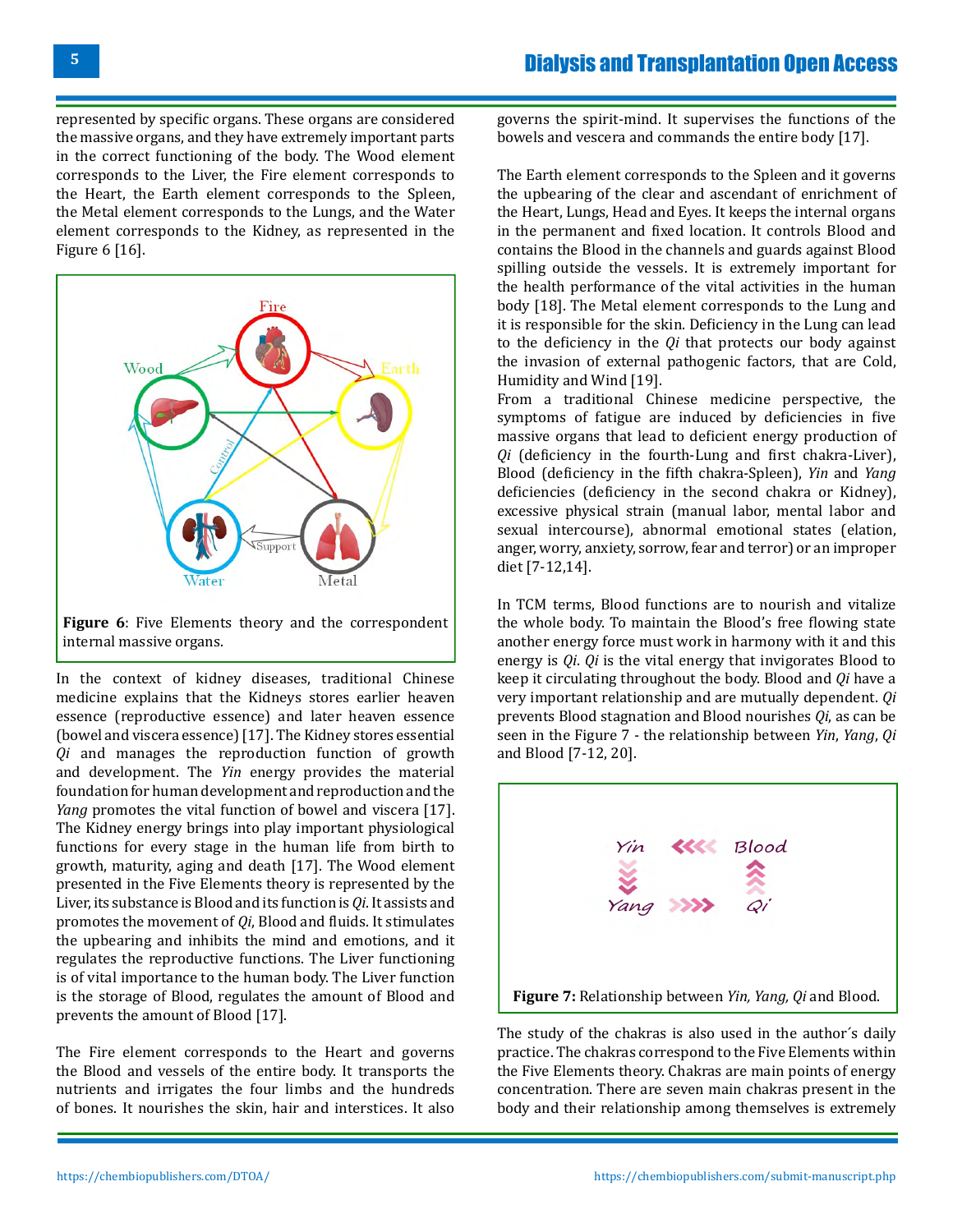important for the body's health. As there are seven chakras and five elements, the seventh chakra is ruled by the first (Wood or Liver), and the sixth chakra is ruled by the second (Water or Kidney). The fifth chakra is ruled by Earth (Spleen-Pancreas), the fourth is ruled by Metal, or Lung, the third is ruled by Fire or Heart. The second is ruled by Water or Kidney and the first chakra is ruled by Wood or Liver [7-12,16,20].

Radiesthesia is the science of using the vibrational fields of the human body to access information about other objects of animate or inanimate nature by establishing resonance with their energy fields, using specially calibrated instruments and a scale of qualitative measurement to decode this information. The radiesthesia method was used with a crystal pendulum or made by wood in front of each chakra. Depending on the movement of the crystal, clockwise, or counter-clockwise or the crystal's rotation amplitude, it is possible to evaluate the amount of energy that each chakra presents [7-12].

As demonstrated in the case study herein, the patient had a very low energy in all her chakras' energy centers, from one to six, all rated in one, with the exception of the seven chakra, that was normal, rated in eight, as shown in the Figure 8 [7- 12].



The lack of energy in all chakra from one to six, means that all internal massive organs in traditional Chinese medicine were in the lowest level of energy. As demonstrated by the author, it is possible to evaluate the level of energy of the

five massive organs in traditional Chinese medicine. Chinese medicine´s physicians typically use the measurement of the intensity of the wrist pulse to evaluate the state of energy of each internal organ [7-12].

These main organs will support and control each other in the Five Elements cycles. There are two important cycles in the relation of the Five Elements; they are the Cycle of Generation and the Cycle of Control. In the Generating Cycle, the generating interaction of the elements is exposed, Wood

fuels Fire, Fire forms Earth, Earth contains Metal, Metal carries Water, Water feeds Wood. In the Control Cycle, the part of this cycle is to prevent any element from becoming overwhelming or too powerful in relation to the system as a whole, Earth can stop the Water, Water can stop a Fire, Fire can melt Metal, Metal can cut Wood and Wood can consume Earth, as demonstrated in Figure 9 [21].



in the right.

Now that you understand how the body is formed by a range of different energies, it becomes easier to understand the philosophy used by traditional Chinese medicine to explain acupuncture [22].

Acupuncture has been used by the Oriental traditions for more than 2.500 years. The main idea is that the points used, would be external points where the energy of the body concentrates, and putting pressure on these specific points with the use of needles, it is possible to reestablish the balance of the energy flow, therefore curing a range of diseases, symptoms and varied pains. Auricular acupuncture is a variant of systemic acupuncture, not based on the use of needles all over the body, but focusing treatment on the ear. The ear was specifically chosen by a group of German doctors, which understood the ear as a reproduction of the human fetus, presenting in itself specific points related to all the body [22].

Moxibustion has been used in Japanese and Chinese traditional medicine for at least two millennia to treat a multitude of illnesses including fatigue. This therapy involves repeated applications of brief Heat to specific points on the body. Moxibustion uses the burning moxa to stimulate certain parts or points of the body. Moxa is usually made from a special herb named argy wormwood leaf. The acupuncture and moxibustion treatments can adjust organ function from a traditional Chinese medicine view point and have various ways in which they can be chosen depending on the characters of patients [23].

Another factor to be considered as one of the causes of post hemodialysis fatigue is the weak state of the chakras' energy centers due to the influences of the electromagnetic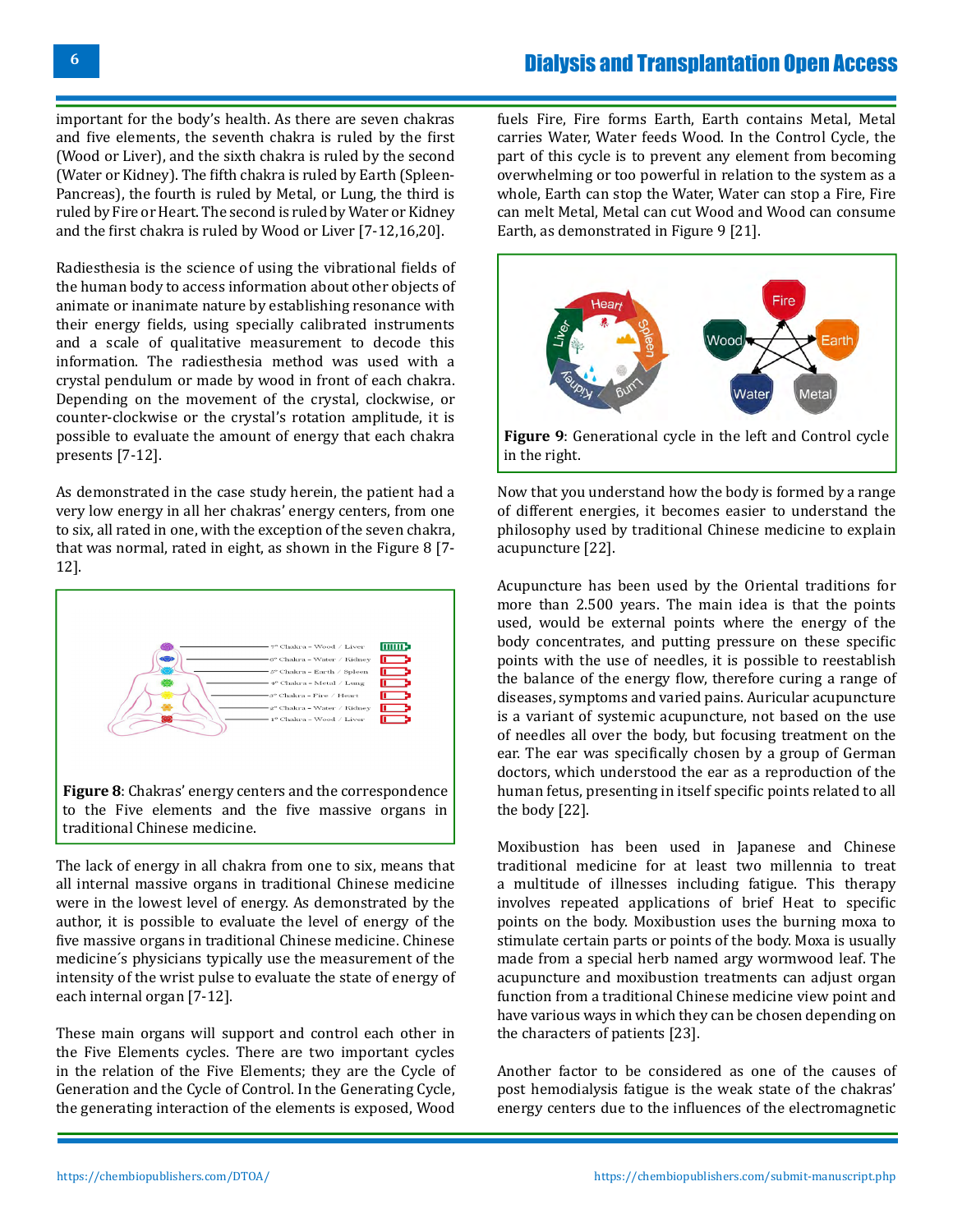waves from 5G technology. In the article in process of publication by this author entitled *Energies Alterations and Chakras' Energies Deficiencies and Propensity to SARS-CoV-2 Infection*, the author demonstrates the possible influences of electromagnetic fields influencing the energies state of the patients that she is treating in her clinic in Brazil. The author studied the chakras' energy centers of 1000 patients and more than 97% percent had a weak Zheng-*Qi*, which is the energy that provides a force to combat the entrance of the external pathogenic factor inside the body [7-12,24].

The 5G technology started to be implemented in 2018 and all the electromagnetic waves are believed to harm energy. It is possible that 5G exposure is related to the lack of the energy of the chakras on the majority of the population, facilitating the situation that we are in today concerning the lack of energy in all the chakras' energy centers [25].

In publications regarding the possible harmful effects of the electromagnetic waves, what the author noticed is that the studies that concluded that these energies cannot induce harmful effects on the human body did not examine the energy of the patients in the majority of them. That is why, the conclusion is not related to the alterations in their energy levels. In the article, entitled *Did Wired and Wireless Telegraphy and Telephony cause the emergence of epidemic Poliomyelitis?* written by Vincent Lauer, the author is showing that the time coincidences of poliomyelitis epidemiology and electromagnetic waves emissions, together with the evolution of the virus of polio, bring strong support to the hypothesis that exposure to electromagnetic fields triggered

both epidemic poliomyelitis and the diversification of the virus of polio [26].

Another article entitled *Health risks from radio-frequency radiation, including 5G, should be assessed by experts with no conflicts of interest* published by Lennart Hardell and Michael Carlberg. They are affirming that the lack of proper risk evaluation of the 5G technology, places the about this subject was not in the point that is affecting the human body, that it is in the population at risk. In this article, they are saying that cartel of individuals monopolizing the committees to evaluate these effects in the human body, reinforcing always the no-risk paradigm are occurring and this kind of activity should qualify as scientific misconduct [27].

As the author said in the beginning of this article, fatigue is something that does not appear in any laboratorial exams, but it is a symptom that so many people have and it is in the energy level. Before a disease is detected during laboratorial exams, there has already an alteration in energy level, the patients have symptoms but the tests are still normal. There are various phases of disease progression in a healthy body, as indicated in Table 1. During phases 1 to 3, only a slowing of the organ functions occurs because of energy imbalances, and the patient has and complains of symptoms, but the results of laboratorial exams are normal. At phase 4 the laboratory exams show some alterations, and the disease is still curable, and at phase 5, the exams are very altered, and the cellular damage is irreversible and the disease incurable. To have changes in the exams, the person must have spent many years with energy deficiency [7-12].

| <b>Progression of health to disease</b> |                                    |                             |                                            |                                 |  |  |
|-----------------------------------------|------------------------------------|-----------------------------|--------------------------------------------|---------------------------------|--|--|
| <b>Phase</b>                            | Organ                              | Exams                       | <b>Energy Reserve</b>                      | <b>Symptom</b>                  |  |  |
| T                                       | Slowing down of organ<br>functions | Normal                      | Normal                                     | Without critical symptons       |  |  |
| 2                                       | Slowing down of organ<br>functions | Normal                      | Consumption of internal<br>energy reserves | With Symptoms in other<br>organ |  |  |
| 3                                       | Slowing down of organ<br>functions | Normal                      | Consumption of external<br>energy reserves | With symptoms in same<br>organ  |  |  |
| 4                                       | Reversible Cellular<br>Lesion      | Little Alternation          | Consumption of blood<br>reserves           | Curable Disease                 |  |  |
| 5                                       | Irreversible Cellular<br>Lesion    | <b>Excessive Alteration</b> | Metabolic exhaustion                       | Incurable Disease               |  |  |

**Table 1**: Progression from health to disease.

In the case study, the alterations found in the kidney could be caused by the Spleen energy deficiency that corresponds to the fifth chakra and the deficiency of the Liver which

corresponds to the first chakra - the kidney disease could be only the consequence of these deficiencies. When the Spleen (fifth chakra) and Liver (first chakra) was treated, the Kidney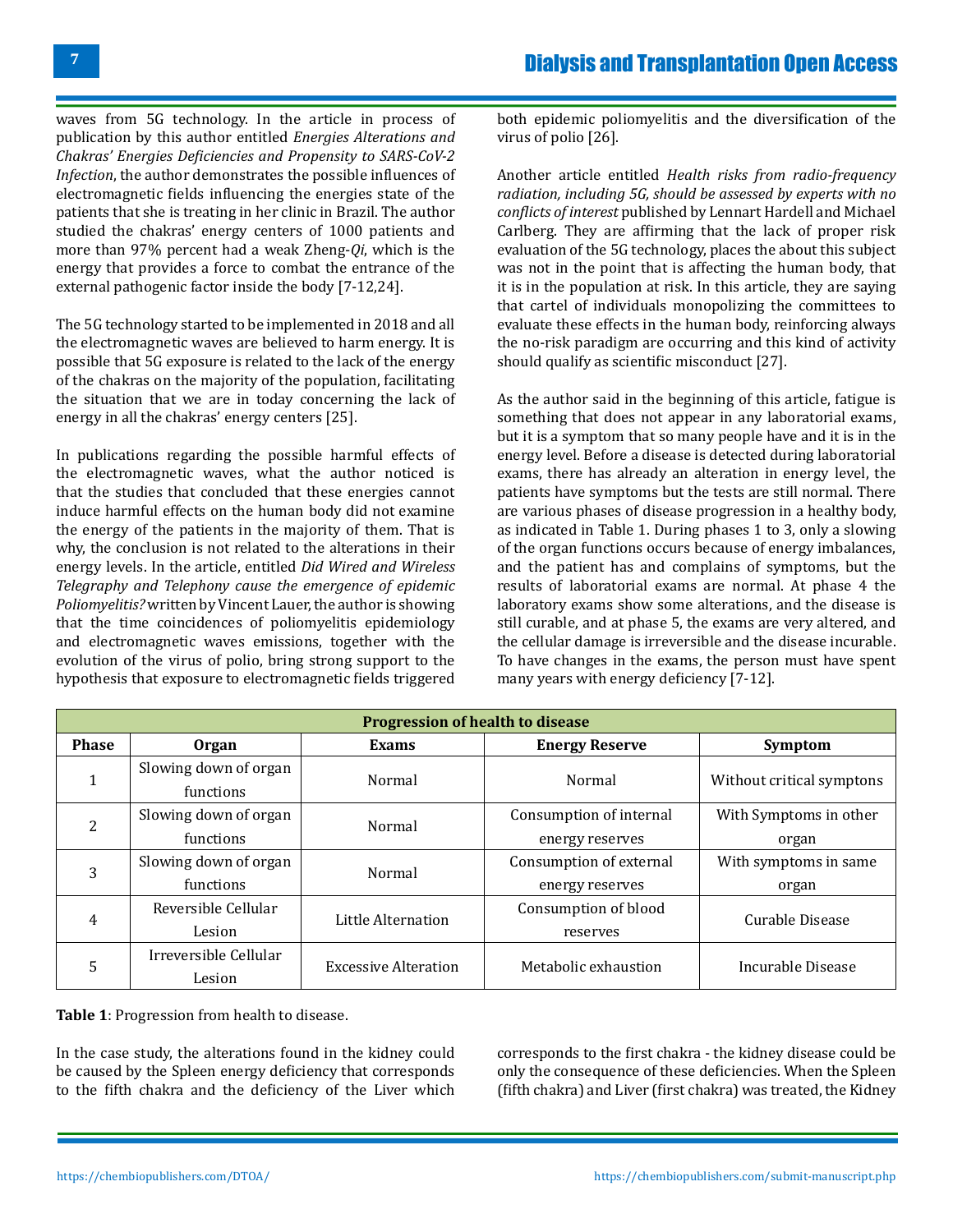function will improve as well. These alterations are shown in the Figure 10 [7-12].



It is very important to treat the lack of energy in the chakras'

energy centers to treat the cause of the lack of energy that leads the patient to becoming sick. The process of toning the energy of the chakras must be done following the cycle of generation of the elements. For example, if we start with the medicine Silicea to tone the Lung that corresponds to the fourth chakra, then the patient needs to receive Natrum muriaticum to treat the second chakra. After, the Kidney which will send energy to the first chakra, represented by the Liver, that needs to be treated by Phosphorus. To treat the next element, that is the Fire elements, represented by the Heart, the physician needs to tone this element with Sulphur. The next element to be toned would be Earth, represented by the Spleen and the physician needs to tone this element with Calcarea Carbonica. Finally, the Earth element sends energy to the Metal element, represented by the Lung organ that needs to be treated by Silicia. The homeopathies and the crystal–based medications used to treat the lack of energy in each chakra are described in the Table 2 [16].

| <b>Chakras</b>        | <b>Five Elements</b> | <b>Homeopathy Medications</b> | <b>Crystal-based medications</b> |
|-----------------------|----------------------|-------------------------------|----------------------------------|
| $1^{\circ}$ Chakra    | wood/Liver           | Phosphorus                    | Garnet                           |
| $2^{\circ}$ Chakra    | Water/Kidney         | Natrium muriaticum            | Orange calcite                   |
| $3°$ Chakra           | Fire/Heat            | Sulphur                       | Rhodochrosite                    |
| 4º Chakra             | Metal/Lung           | Silicea                       | Emerald                          |
| 5 <sup>o</sup> Chakra | Earth/Spleen         | Calcarea carbonica            | <b>Blue Quartz</b>               |
| $6^{\circ}$ Chakra    | Water/Kidney         | Tone 2 <sup>o</sup> Chakra    | Sodalite                         |
| 7º Chakra             | wood/Liver           | Tone 1º Chakra                | Tiger eye                        |

**Table 2**: Homeopathies and crystal-based medications used in the treatment of patients with chakras' energies centers deficient in energy.

The description of the functions of each crystal is mentioned in the article written by the author entitled *Why Are Diabetic Patients Still Having Hyperglycemia despite Diet Regulation, Antiglycemic Medication and Insulin?* published by International Journal of Diabetes & Metabolic Disorders on March 2019 [9].

Traditional Chinese medicine physicians usually prescribe Chinese herbs to replenish the energies of the organs, but in Brazil, there are some difficulties in finding these medications, so the author began to study homeopathy and developed another theory linking homeopathy with traditional Chinese medicine´s reasoning entitled *Constitutional Homeopathy of Five Elements based on Traditional Chinese Medicine*, published by Acta Scientific Medical Sciences in July 2020 [16].

To understand why the author used homeopathies medications instead of highly concentrated medications, refer to Figure 11, which depicts the Arndt-Shultz Law. This Law was created by two German researchers in 1888, and

states that when you use any kind of highly concentrated medications, you can harm the vital energy or decrease the vital energy and when you use highly diluted medications, you can improve the vital energy and all the organic processes. That is why the author recommended the use of homeopathies medications in this patient to improve her internal energies and improve consequently her fatigue symptoms that was caused by this lack of energy [28].

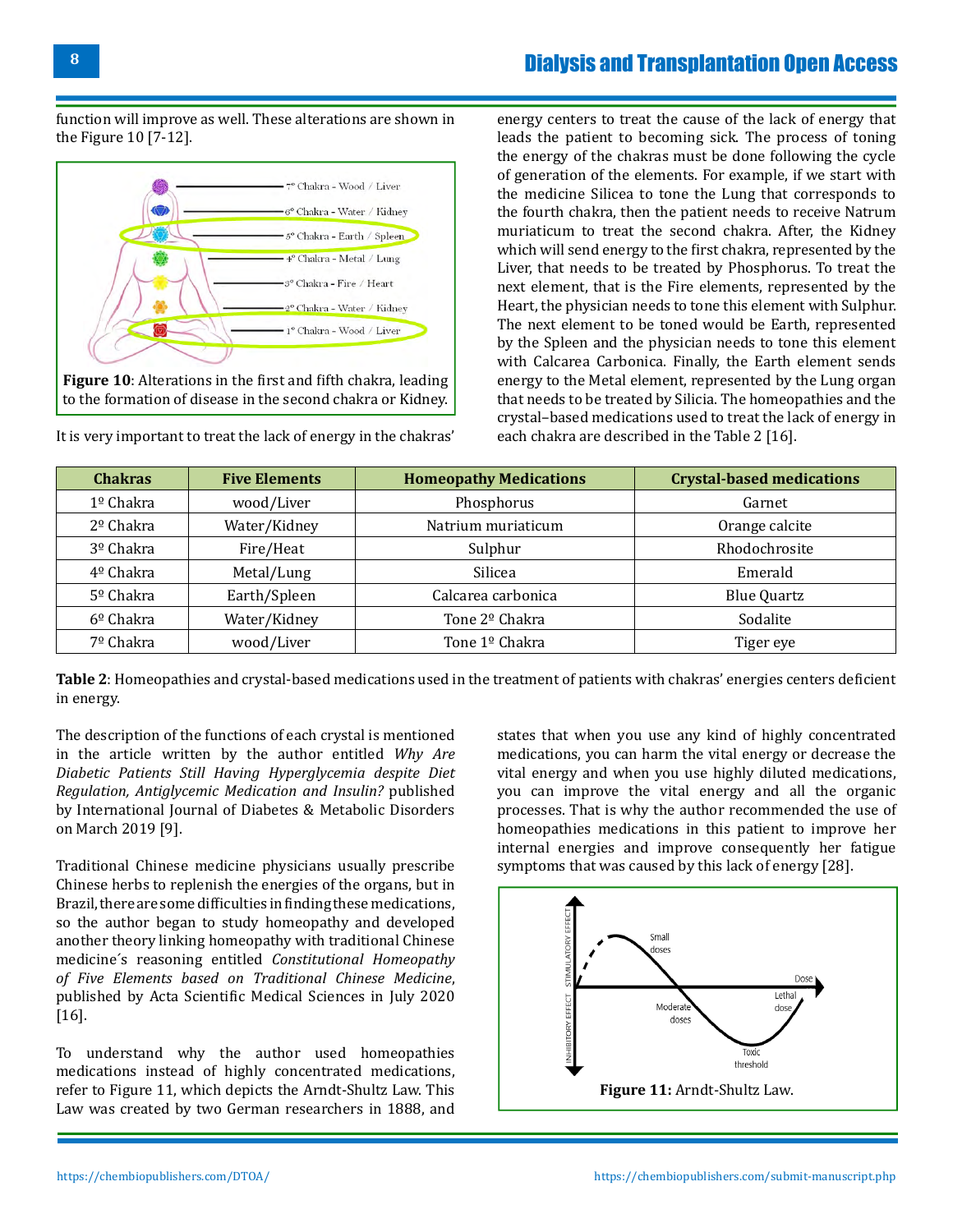Homeopathy was created by Samuel Hahnemann. He made a discovery that taking regular doses of cinchona or 'the bark' (ie quinine), that produced all the symptoms of intermittent fever (malaria), but to a moderate degree and without the characteristic rigors of the disease. This led Hahnemann to an idea that was published in 1796 as an Essay on a new principle for determining the healing power of drugs, which was followed in 1810 by his famous work *The Organon of the Art of Healing*. From this principle that a similar cure similar to homeopathy was inaugurated, differing from orthodox medicine [29].

Another important fact is that during the hemodialysis process, they usually offer to the patients' bread with ham and cheese and also cow's milk, in the hospitals in Brazil. According to TCM, these foods can worsen even more the energy of Spleen pancreas meridian or fifth chakra, harming the absorption of nutrients and decreasing the functioning of the Kidney energy meridian. The cow´s milk is a kind of food that can cause deficiency in the Spleen pancreas meridian and if this meridian is deficient, it can cause the worsening in the Kidney´s energy leading to a decrease in the kidney function, according to the control cycle, shown in the Figure 9 [30].

The foods themselves are inducers of energies alterations, as well as emotions, so a review should be made regarding the foods offered to chronic kidney patients [30].

 It is important to say that all the tools used in the patient reported in this article are all recognized in Brazil. Homeopathy was recognized by the Federal Council of Medicine in Brazil in 1980 and by the Council of Medical Specialties of the Brazilian Medical Association in 1990. Since that date, the Brazilian Homeopathic Medical Association has been conducting tests for the Title of Specialists in Homeopathy. And acupuncture has been recognized as a medical specialty by the Brazilian Federal Medical Council since 1995 [31].



To treat patient with post hemodialysis fatigue, it is important to emphasize the importance of increasingly integrating Western and traditional Chinese medicines, as depicted in the metaphor with the symbol of *Yin* and *Yang*. One represents the Western medicine (*Yin* energy) that is materialized energy and traditional Chinese medicine represents *Yang* energy that is non-materialized energy as can be seen in the Figure 12. Both medicines can work together to understand better how disease is formed at the deepest level and they are opposites but complementary [7-13].

#### **Conclusion**

The conclusion of this study is that patients with chronic fatigue after hemodialysis sessions should be evaluated in the energy level, measuring their chakras' energy centers. The use of Chinese dietary counseling, auricular acupuncture, moxibustion and replenishment of these lack of energy in the chakras' energy centers using homeopathies medications according to the theory *Constitutional Homeopathy of the Five Elements Based on Traditional Chinese Medicine* are an important tool in the treatment of this condition and prevention of future fatigue events during hemodialysis sessions.

#### **Acknowledgements**

Special thanks to Ronald Howard Fong, for proofreading the text grammatically and structurally.

#### **References**

- 1. [Zyga S, Alikari V, Sachlas A, Fradelos E, Stathoulis J, et](https://pubmed.ncbi.nlm.nih.gov/26843728/)  [al. \(2015\) Assessment of Fatigue in End Stage Renal](https://pubmed.ncbi.nlm.nih.gov/26843728/)  [Disease Patients Undergoing Hemodialysis: Prevalence](https://pubmed.ncbi.nlm.nih.gov/26843728/)  [and Associated Factors. Med Arch 69\(6\): 376-80.](https://pubmed.ncbi.nlm.nih.gov/26843728/)
- 2. [Horigan AE, Schneide SM, Docherty S, Barroso J \(2013\)](https://pubmed.ncbi.nlm.nih.gov/23767335/) [The Experience and Self-Management of Fatigue in](https://pubmed.ncbi.nlm.nih.gov/23767335/)  [Patients on Hemodialysis. Nephrol Nurs J 40\(2\): 113-22.](https://pubmed.ncbi.nlm.nih.gov/23767335/)
- 3. [Horigan AE \(2012\) Fatigue in hemodialysis patients: A](https://pubmed.ncbi.nlm.nih.gov/22743156/)  [review of current knowledge. J Pain Symptom Manage](https://pubmed.ncbi.nlm.nih.gov/22743156/)  [44\(5\): 715-724.](https://pubmed.ncbi.nlm.nih.gov/22743156/)
- 4. [Horigan AE, Barroso J \(2016\) A Comparison of Temporal](https://pubmed.ncbi.nlm.nih.gov/27254968/)  [Patterns of Fatigue in Patients on Hemodialysis. Nephrol](https://pubmed.ncbi.nlm.nih.gov/27254968/)  [Nurs J 43\(2\): 129-38.](https://pubmed.ncbi.nlm.nih.gov/27254968/)
- 5. [Craik E \(2014\) The "Hippocratic" Corpus: Content and](https://www.routledge.com/The-Hippocratic-Corpus-Content-and-Context/Craik/p/book/9781138021716)  [Context. Routledge, pp: 344.](https://www.routledge.com/The-Hippocratic-Corpus-Content-and-Context/Craik/p/book/9781138021716)
- 6. Zhenguao W (2000) History and Development of Traditional Chinese Medicine (Advanced Traditional Chinese Medicine Series).